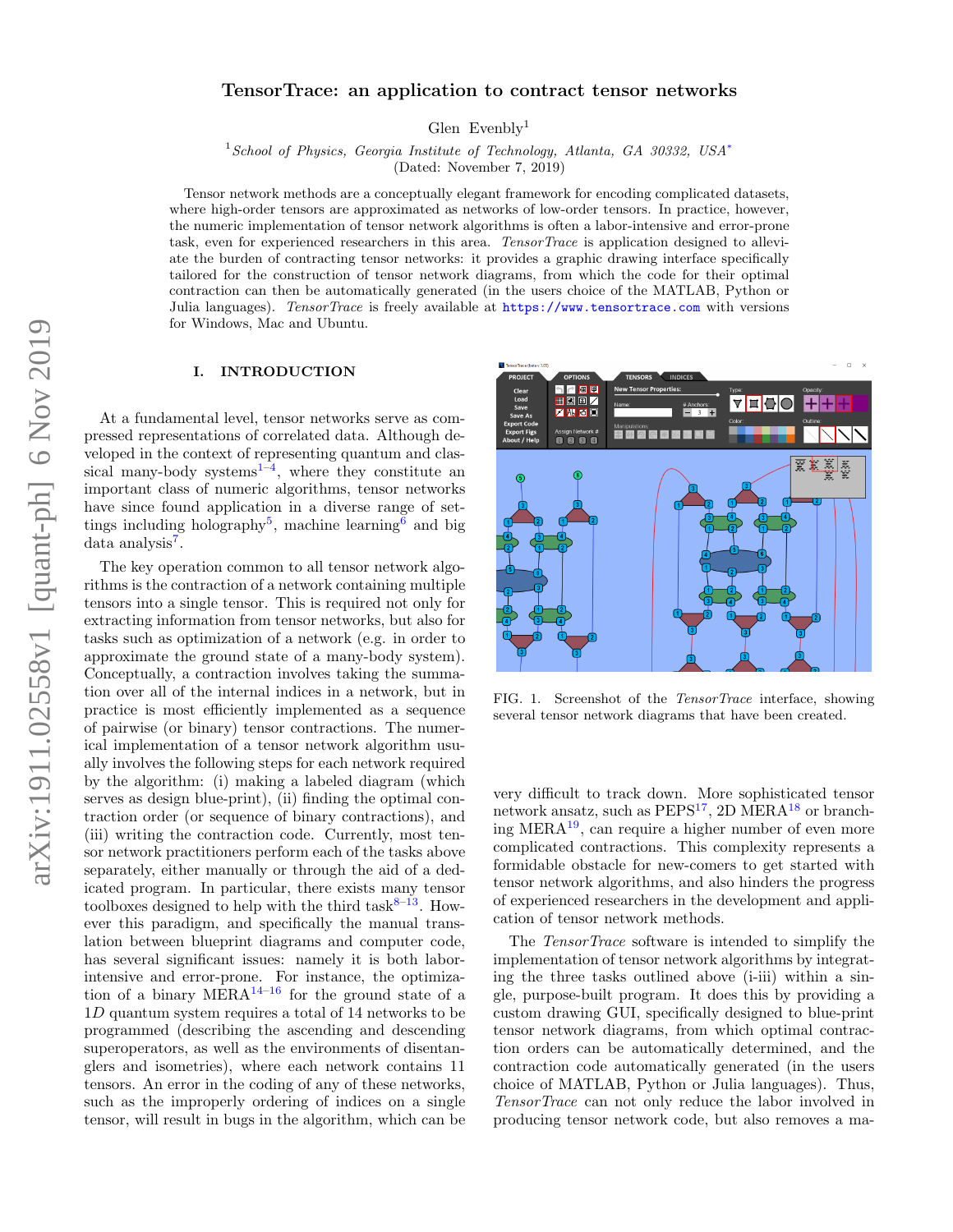

<span id="page-1-0"></span>FIG. 2. (a) Index notation of a contraction between two tensors  $A$  and  $B$ , which makes use dummy labels to indicate index orders, together with the diagrammatic notation used by TensorTrace to represent the same contraction. Tensor-Trace uses numbered plaques within each tensor to convey the information about index ordering (e.g. that the third index of  $A$  connects with the first index of  $B$ ), whilst the order of indices on the final product tensor is specified via the green plaques appearing on the free ends of open indices. (b) Index notation and the equivalent diagrammatic notation for a contraction involving three tensors.

jor source of potential errors resulting from translating blue-print diagrams into code.

This manuscript describes how TensorTrace can be utilized and provides some examples of its use, as well as details how the code works internally. More information and guides can be found at the dedicated website, <https://www.tensortrace.com>, where the program itself can be freely downloaded.

#### II. DIAGRAMMATIC NOTATION

TensorTrace uses the diagrammatic notation common for this field to represent tensor networks: individual tensors are drawn as solid shapes, while tensor indices are represented as straight or curved lines. For instance a matrix, or  $2<sup>nd</sup>$ -order tensor, is a solid shape with two lines attached. A index connecting between two tensors in the network (called an internal index) denotes a summation over this index, while an index that connects only to a single tensor and has a free end (called an open index) represents one of the indices that appear on the final product tensor (i.e. given by contracting the network). Additionally, TensorTrace uses blue numbered plaques within each tensor (which we refer to as an 'anchors') which are used to specify the order of indices on that tensor. Similarly the free ends of open indices are also given green numbered plaques, which serve to represent the index ordering on the final product tensor. Thus the diagrams in TensorTrace provide complete information

about a tensor network, including the order of indices for each tensor, whereas in traditional diagrammatic notation the index ordering conventions are usually specified separately.

Two examples comparing equation notation for tensor networks, where each tensor index is given a dummy label and the network is expressed as a summation over indices, versus the diagrammatic notation are presented in Fig. [2.](#page-1-0)

### III. CREATING AND EXPORTING **NETWORKS**

TensorTrace provides a graphical interface for creating tensor networks, which functions similarly to many common drawing programs. The properties of a tensor (shape, color, opacity, line thickness, number of anchors) can be set in the "Tensors" tab of the menu, and tensors are created by simply left-clicking and dragging in the main window. The properties of a tensor (or tensors), including the number of anchors present, can also be altered after their creation by first selecting them then changing their properties in the "Tensors" tab. Tensors may also be given names, which will correspond to the variable names that will be used within generated code (thus should be chosen as valid variable names within the intended programming language). Two or more tensors can be assigned the same name, which will then be treated as copies of the same tensor within the contraction code. If tensor is not given a name then it will be assigned a default name based on the network it belongs to and its order within the network (e.g. the fourth tensor of the second network will be assigned the variable name "N2<sub>4</sub>" by default).

Index properties are set via the "Indices" tab of the menu. Each TensorTrace project can use up to four types of indices (although this could be increased in future versions of the software). Each index type can be given a name, a default dimension, a set color and a set thickness. Clicking on a tensor anchor in the main window will create an index of the currently selected type, then the index can be completed by clicking on a different anchor (for an internal index) or any free space in the main window (for an open index). Indices are, by default, created in a straight line joining the two anchor points although can be curved by clicking and dragging the index control point. The label that will be assigned to each open index plaque is shown in the top menu, although this label can also be reassigned after the creation of an open index (either by selecting the index and changing in the menu, or by via the keyboard number keys 1-9 when the cursor is hovering over the open index plaque).

Once the desired networks are complete, they are then ready to be exported to code. First each of the networks to must be assigned a network number (1-4), which is done by selecting each network then using the appropriate "Assign Network #" button in the top menu. A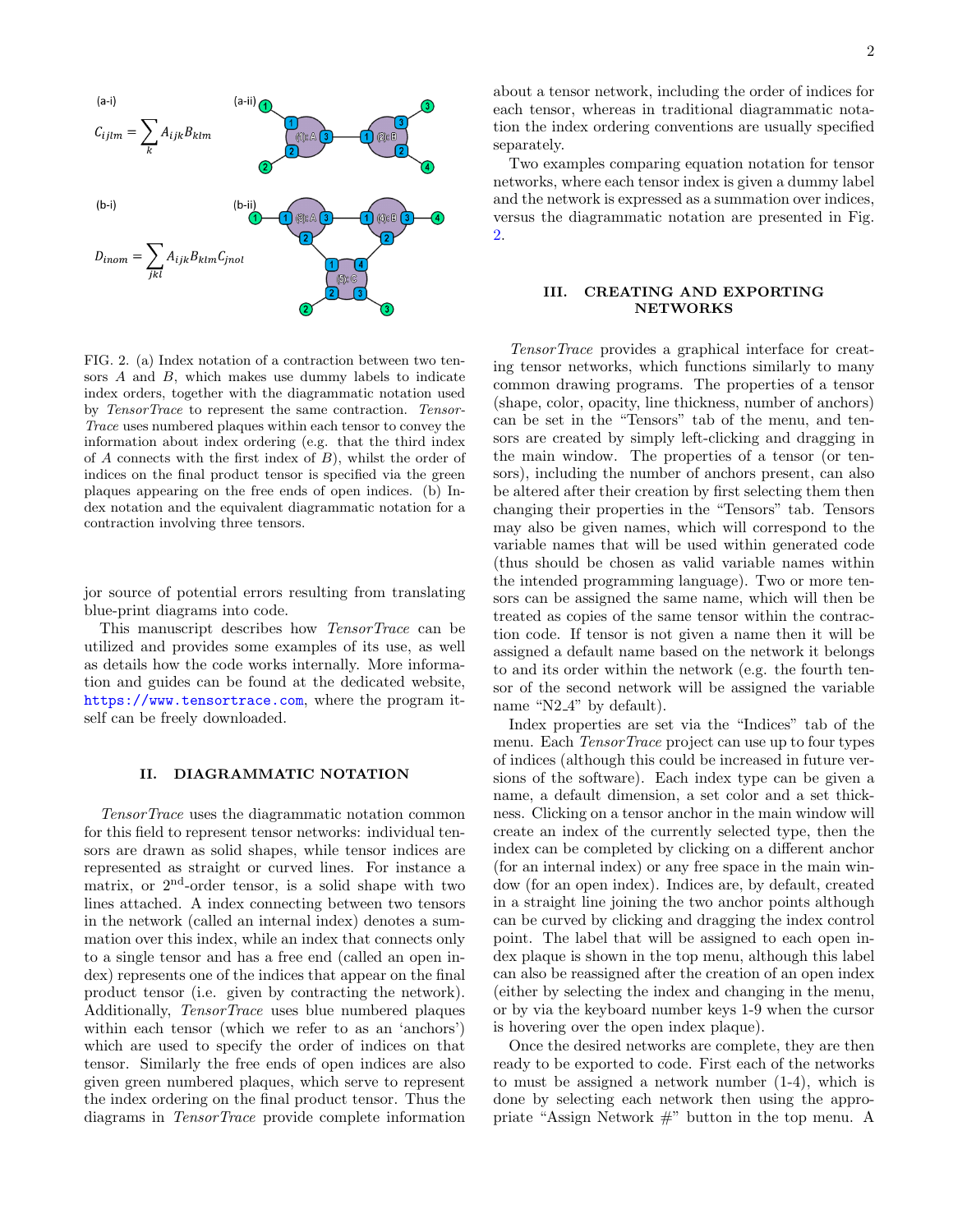

<span id="page-2-0"></span>FIG. 3. Example results produced after choosing the "Export Code" option on a project containing a pair of tensor networks.

single TensorTrace project can contain up to four distinct networks (although the number of networks permissible could also be increased in future versions of the software). Tensors that are unassigned to networks will be ignored by the compiler. The exporting process is then begun by selecting the "Export Code" option under the "PROJECT" tab of the menu. Each of the defined networks will then be analyzed by TensorTrace to determine whether the network is valid and if so, then to search for the optimal contraction order. The algorithm for determining optimal order is based on that of Ref. [20,](#page-4-13) although also incorporates ideas from Ref. [21](#page-4-14) to improve the efficiency, and is essentially a brute force search that uses heuristics to rule out some non-optimal solutions as the search progresses. The search algorithm uses the default index dimensions specified in "Indices" tab of the menu to determine the optimal contraction orders (which may differ depending on the assigned index dimensions). Optimal contraction orders for networks containing  $N \leq 10$  tensors can typically be determined in a fraction of a second. If any single network contains  $N > 10$  tensors then *TensorTrace* will present the option to restrict the scope of the search, allowing the user to select quick, thorough or extensive searches. In this restricted setting the algorithm will check only the contraction orders that are most likely to be optimal. Thus the output contraction order may not be guaranteed to be optimal, although is often still likely to be optimal in practice (with the likelihood of optimality increasing as the scope of the search is increased).

After TensorTrace has finished analyzing the networks the results will be displayed on screen, as per the example depicted in Fig. [3.](#page-2-0) For each network the following information is given: (i) whether the network is valid or invalid, (ii) whether the contraction order given is guar-



<span id="page-2-1"></span>FIG. 4. One of the networks in the example project "binaryMERA.ttp" included with TensorTrace, which can be exported to produce the code required to optimize a binary MERA for the ground state of a 1D quantum system.

anteed optimal, (iii) total number of scalar multiplications required to contract the network, (iv) an estimation of the time required to contract each network (based on a single 3GHz CPU), (v) the cheapest contraction order found, (vi) the cost of the most expensive and second most expensive binary contractions (expressed as powers of the tensor indices involved). The user is then presented the option of exporting the code (to either of the MATLAB, Python or Julia languages), which will then generate a function file containing the contraction code in the specified language. The contents of these function files and how they are used will be discussed in the next section of this manuscript.

# IV. UTILIZING THE EXPORTED CODE

After selecting the "Export Code" option on a project, the user can save a function file in their specified programming language (MATLAB, Python or Julia). The contents of this file is a single function, where the name of the function matches that of the filename chosen by the user. In this section we describe how these functions can be utilized, focusing on the "binaryMERA" example project included with TensorTrace for simplicity, see Fig. [4,](#page-2-1) which contains the diagrams necessary to implement variational energy minimization on a binary MERA. Note that the functions generated from TensorTrace require the "ncon" general purpose network contractor<sup>[22](#page-4-15)</sup> to be in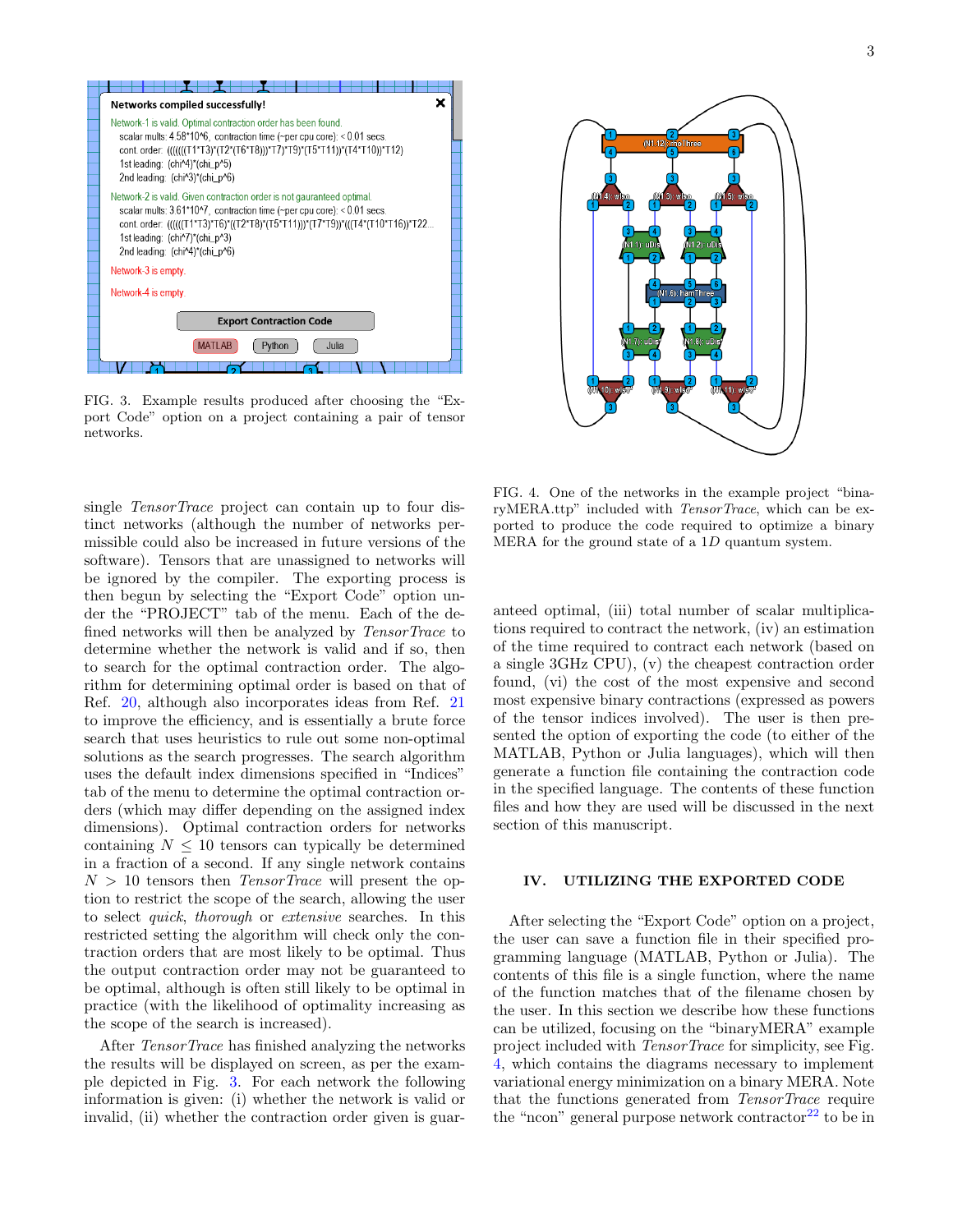working directory, which is included in the TensorTrace download and also available at the *tensors.net* website<sup>[23](#page-4-16)</sup>. The auto-generated functions have three inputs,

## (tensors, which\_net, which\_env)

and always return a single tensor, corresponding to the contraction of one of the networks in the project file it was generated from. The three input variables are described below.

• tensors: should be a cell array (MATLAB) or list array (Python and Julia) containing the unique tensors within the project file, ordered according to their assigned network numbers (this order is also given in the header of the function file). In the example "binaryMERA" project of Fig. [4](#page-2-1) there are four unique tensors, such that variable "tensors" is defined:

tensors =  $\{$ uDis, wIso, hamThree, rhoThree $\}$ 

- which net: is an optional argument that specifies which network  $(1 - 4)$  within the project to evaluate (and defaults to the first valid network in the project if omitted from input).
- which env: is an optional argument that can be used to specify the evaluation of single tensor environments from a closed tensor network (i.e. one that evaluates to a scalar). Setting  $which$  = 0 (or omitting the argument from input) will just evaluate the specified network as it appears. However, setting which env to a positive integer  $M$  will instead contract for the single tensor environment (or network derivative) of the  $M<sup>th</sup>$  tensor of the specified network, see Fig. [5](#page-3-0) for an example. These environments are computing using the results from Ref. [21,](#page-4-14) which provides an efficient means to contract for any of the environments once the optimal contraction order for closed network is known.

The complete example of how the auto-generated code can be employed in the full algorithm<sup>[15](#page-4-17)[,16](#page-4-9)</sup> to optimize a binary MERA is provided with the TensorTrace download (in the "script binaryMERA" files). Although the auto-generated function files are most easily used directly, as described above, they could also be dissected to obtain the lines of code pertaining to individual network contractions. This follows as, internally, the function files simply contain a set of calls to the "ncon" network  $contractor<sup>22</sup>$  $contractor<sup>22</sup>$  $contractor<sup>22</sup>$ , each of which is a few lines of code, which may be individually extracted. The role of TensorTrace can thus be understood as that of an interpreter: it translates the network diagrams, and the information about their optimal contraction order, into a standard format (here the format used by "ncon") which is then passed to another program which performs the actual network contractions. Thus it would also be relatively easy to



<span id="page-3-0"></span>FIG. 5. (a) An example of a closed tensor comprised of six tensors. (b) Depiction of the six single tensor environments generated from the example closed network, whose contraction code can be automatically generated by TensorTrace.

employ the *TensorTrace* auto-generated code with a different tensor contraction toolbox $8-13$  $8-13$  other that "ncon", as this would simply require the network information to be translated to the appropriate conventions of another toolbox.

#### V. OUTLOOK

We envision that there are several areas in which TensorTrace could be useful to practitioners (or would-be practitioners) of tensor network methods:

- Algorithm development: in the design of new tensor algorithms TensorTrace could provide quick evaluation of the computational costs associated to contracting a network, allowing the user to easily determine of feasibility of contraction and the maximum bond dimensions that would be viable. The software could also be used for rapid prototyping and reliable testing of new ideas.
- Algorithm implementation: we envision that TensorTrace would be useful in facilitating the implementation of existing tensor algorithms by substantially reducing the labor involved and removing potential sources of programming bugs. This could be particularly useful for novices to the field of tensor networks where, even with a proper and com-